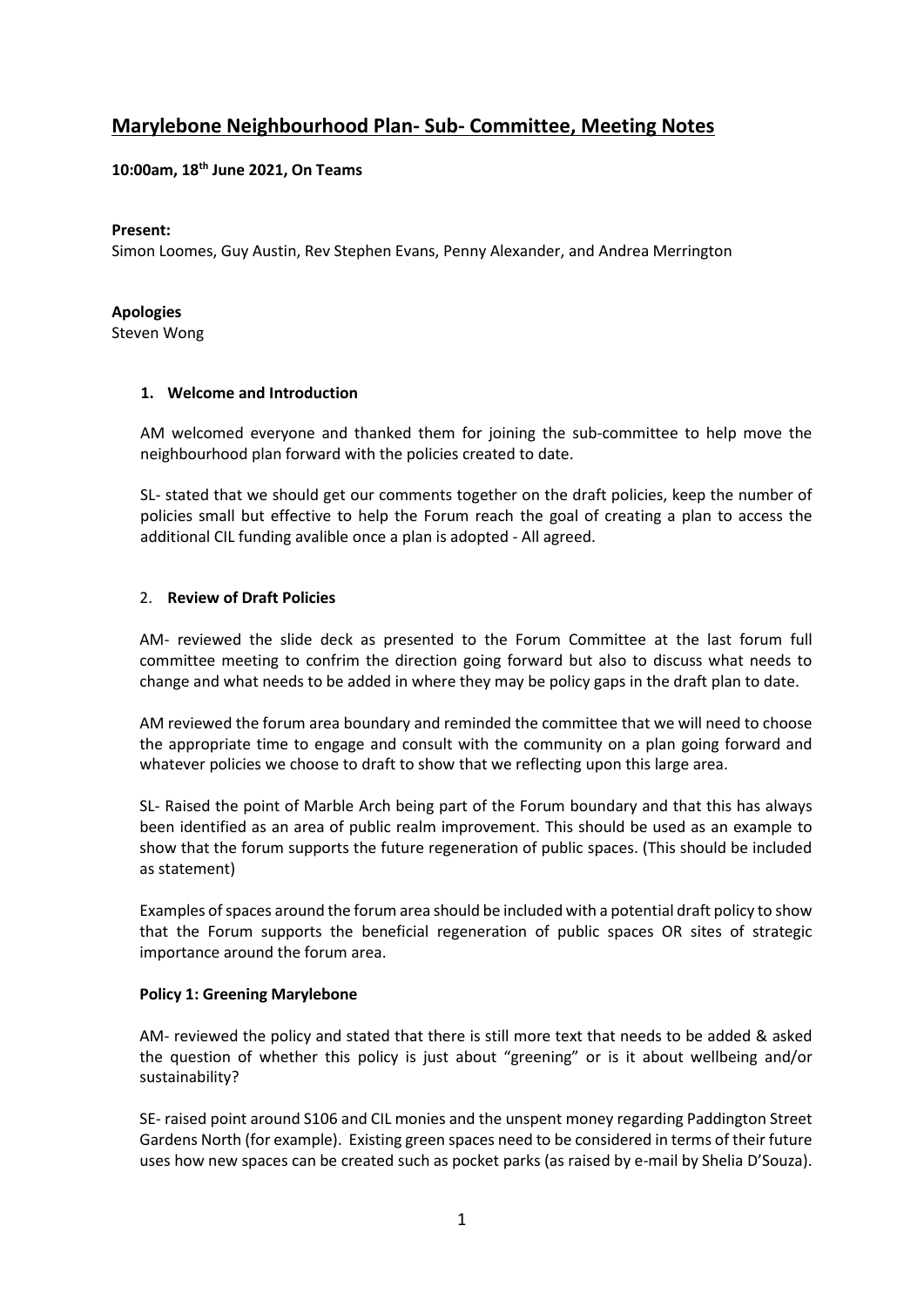AM- raised the point that the CIL sub committee group was going to approach Dan Johnson with regards to preparing a neighbourhood study to identify potential new green spaces or pocket parks. This has been actioned by Andrea Merrington and Shelia D'Souza and we are waiting on a fee quote from him.

PA- noted that Baker St Quarter has a greenery action plan which could feed into Dan Johnson's future study- all agreed.

SE- would like previous schemes which have included greening around Marylebone including the rain gardens on Marylebone High Street to considered within a future Marylebone study including potentially where there has been push back from WCC in the past on the creation of green spaces.

PA-stated that the plan should have an explanation and focus on- in the broader sense (wellbeing, health and happiness) which helps to explain what this plan is, so the general public understands what this plan can achieve and what is can't.

PA- stated that it is also important to weave sustainability throughout the plan through the policy and non policy sections to show that the forum (for example) will support CIL applications that have a focus on sustainability and are benefitial to the area.

AM proposed that either a policy or some wording around sustainability should sit as Policy 1 but also wording around sustainability should be the headline of our plan and be the golden thread which runs throughout this neighbourhood plan.

SL- noted the BSQ, Portman Estate and NWEC all use the same sustainability advisors (Bio-Regional) which brings forward the 10 channels of sustainability.

SL indicated that they may be help advise on this part of the plan and he would speak to them. - SL TO ACTION

GA- raised that Policy 8 should become Policy 1- all agreed.

GA- raised Cavendish Sq should be added to open spaces list and trees and over maintenance of trees should be included within this policy- all agreed.

### **Policy 2: Play Space**

AM- thinks this should sit within a greening policy but believes that the protection of play spaces is important within Marylebone.

SE- that maybe the Greening Policy should have a focus around wellbeing or wellness so it could include play spaces and air quality?

AM- suggested a policy could be created around Biodiveristy (planting and trees) and a separate policy around wellbeing and play space which sits directly after a "protection of biodiversity policy could work- all agreed.

PA- added that the word space is important because it includes areas for wellbeing and reflection which reinforce the need for pocket parks areas for reflection.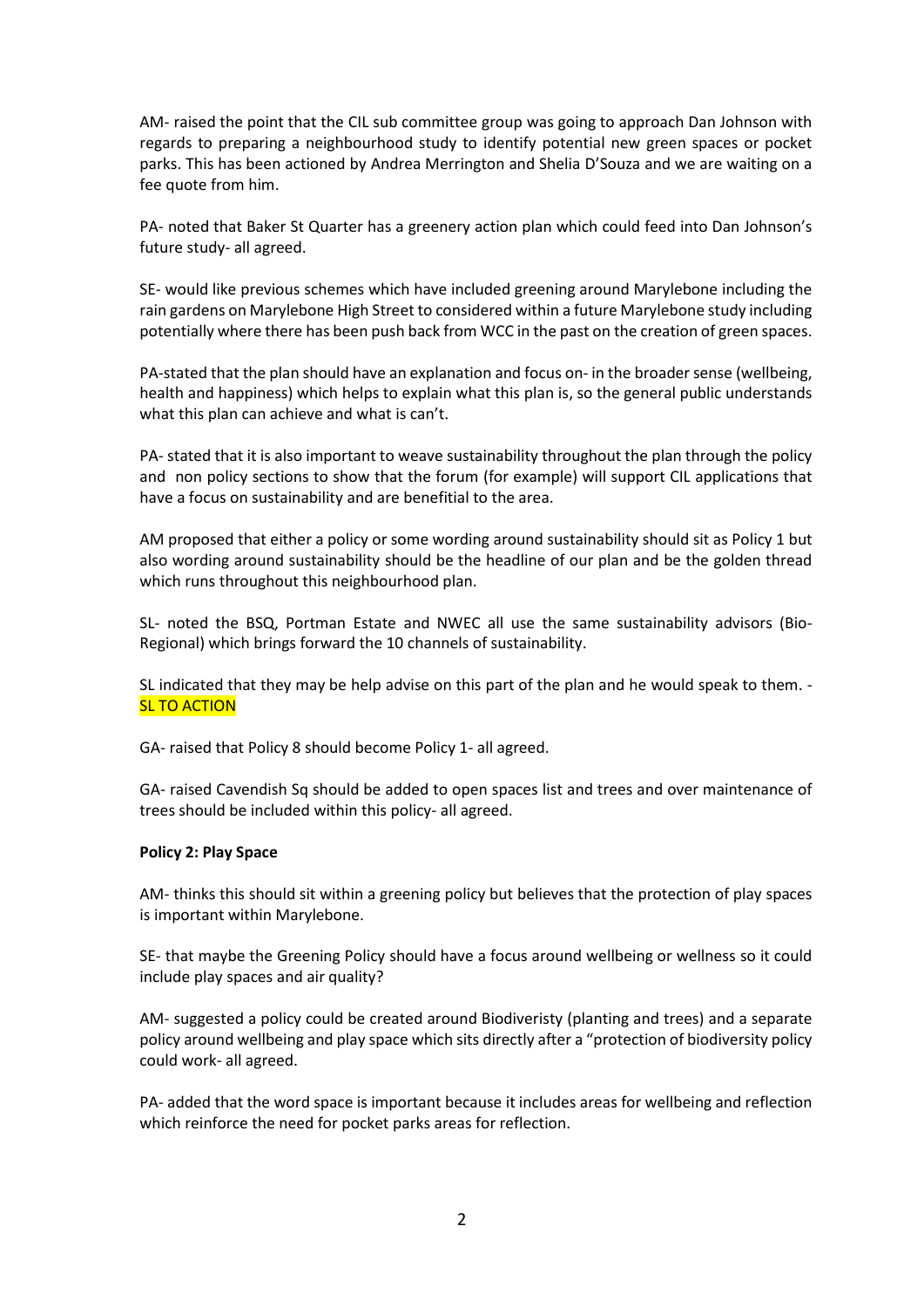#### **3. Policy 3: Basements**

AM- stated that this policy should fall away as basement are already heavily covered by current policy within the City Plan and the draft Environment SPD and the Code of Construction practice as dictated by the City Council.

SE- agrees, however this policy should be checked to ensure that there isn't anything which the forum would like to cover in this policy which is not included within London Plan or City Plan policy- AM will double check this point

All agree that this policy should be removed.

#### **4. Policy 4: Car Parking**

GA- it feels uncomfortable with restricting additional residential car parking permits in the area and believes the Forum should be supporting certain sectors of a community who genuinely need a parking permit.

PA- We should correlate the use of car parking spaces in Marylebone against the provision of spaces so when looking at greening projects and the creation of green spaces this can be justified against the loss of resident car parking spaces. Parking should only be provided where it is needed with offical data to support this.

AM- Policy should be re-framed to support our sustainable thread throughout our plan whilst still providing parking for those in Marylebone who geniunally need parking spaces.

SE- This needs to be a transport policy OR a Sustainable Transport Policy. This policy also needs to clearer around the support for cycling and walking (Green transport option) and we should have some text around which addresses idling and the 20 mile per hour.

PA- Positives around cycling parking, EV charging, walking should all form part of this policy.

All agree policy needs to be reframed around sustainable transport.

### **5. Policy 5: Small Business Use**

SL- WCC currently consulting on affordable workspace and new policy coming through.

SE- this covers diversity of use so maybe is should maybe called a Diverse Business Use policy

#### **Policy 6: Small Retail Use**

All agree we should have wording to support this but should form part of the policy above

All to consider- the wording around this policy as well as sub-text to this policy